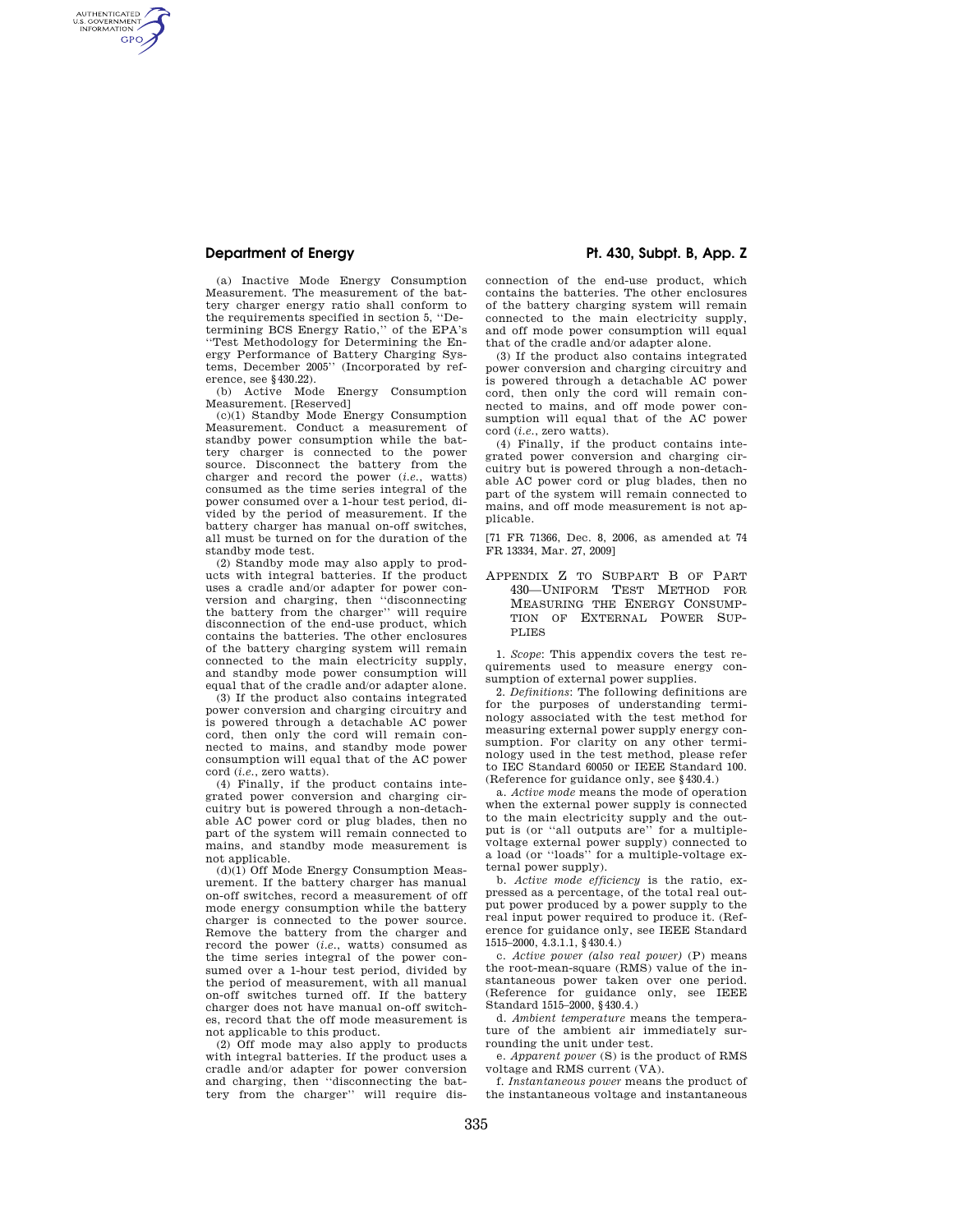current at a port (the terminal pair of a load).

g. *Manual on-off switch* is a switch activated by the user to control power reaching the device. This term does not apply to any mechanical, optical, or electronic switches that automatically disconnect mains power from the device when a load is disconnected from the device, or that control power to the load itself.

h. *Minimum output current* means the minimum current that must be drawn from an output bus for an external power supply to operate within its specifications.

i. *Multiple-voltage external power supply*  means an external power supply that is designed to convert line voltage AC input into more than one simultaneous lower-voltage output.

j. *Nameplate input frequency* means the AC input frequency of the power supply as specified on the manufacturer's label on the power supply housing.

k. *Nameplate input voltage* means the AC input voltage of the power supply as specified on the manufacturer's label on the power supply housing.

l. *Nameplate output current* means the current output of the power supply as specified on the manufacturer's label on the power supply housing (either DC or AC) or, if absent from the housing, as provided by the manufacturer.

m. *Nameplate output power* means the power output of the power supply as specified on the manufacturer's label on the power supply housing or, if absent from the housing, as specified in documentation provided by the manufacturer.

n. *Nameplate output voltage* means the voltage output of the power supply as specified on the manufacturer's label on the power supply housing (either DC or AC).

o. *No-load mode* means the mode of operation when an external power supply is connected to the main electricity supply and the output is (or ''all outputs are'' for a multiple-voltage external power supply) not connected to a load (or ''loads'' for a multiplevoltage external power supply).

p. *Off mode* is the condition, applicable only to units with manual on-off switches, in which the external power supply is (1) connected to the main electricity supply; (2) the output is not connected to any load; and (3) all manual on-off switches are turned off.

q. *Output bus* means any of the outputs of the power supply to which loads can be connected and from which power can be drawn, as opposed to signal connections used for communication.

r. *Single-voltage external AC–AC power supply* means an external power supply that is designed to convert line voltage AC input into lower voltage AC output and is able to convert to only one AC output voltage at a time.

## **Pt. 430, Subpt. B, App. Z 10 CFR Ch. II (1–1–10 Edition)**

s. *Single-voltage external AC–DC power supply* means an external power supply that is designed to convert line voltage AC input into lower-voltage DC output and is able to convert to only one DC output voltage at a time.

t. *Standby mode* means the condition in which the external power supply is in noload mode and, for external power supplies with manual on-off switches, all such switches are turned on.

u. *Switch-selectable single voltage external power supply* means a single-voltage AC–AC or AC–DC power supply that allows users to choose from more than one output voltage.

v. *Total harmonic distortion*, expressed as a percentage, is the RMS value of an AC signal after the fundamental component is removed and interharmonic components are ignored, divided by the RMS value of the fundamental component. THD of current is defined as:

$$
THD_1 = \frac{\sqrt{I_2^2 + I_3^2 + I_4^2 + I_5^2 + \dots + I_n^2}}{I_1}
$$

where *I<sup>n</sup>* is the RMS value of the *n*th harmonic of the current signal.

w. *True power factor* (PF) is the ratio of the active power (P) consumed in watts to the apparent power (S), drawn in volt-amperes.

$$
PF = \frac{P}{S}
$$

This definition of power factor includes the effect of both distortion and displacement.

x. *Unit under test* is the external power supply being tested.

3. *Test Apparatus and General Instructions:* 

(a) Single-Voltage External Power Supply. The test apparatus, standard testing conditions, and instructions for testing external power supplies shall conform to the requirements specified in section 4, ''General Conditions for Measurement,'' of the CEC's ''Test Method for Calculating the Energy Efficiency of Single-Voltage External AC–DC and AC–AC Power Supplies,'' August 11, 2004. The test voltage specified in section 4.d, ''Test Voltage,'' shall only be 115 volts, 60 Hz.

(b) Multiple-Voltage External Power Supply. [Reserved]

4. *Test Measurement:* 

(a) Single-Voltage External Power Supply

(i) Standby Mode and Active Mode Measurement—The measurement of standby mode (also no-load mode) energy consumption and active mode efficiency shall conform to the requirements specified in section 5, ''Measurement Approach'' of the CEC's ''Test Method for Calculating the Energy Efficiency of Single-Voltage External Ac-Dc and Ac-Ac Power Supplies,'' August 11, 2004, (incorporated by reference, see §430.3). Switch-